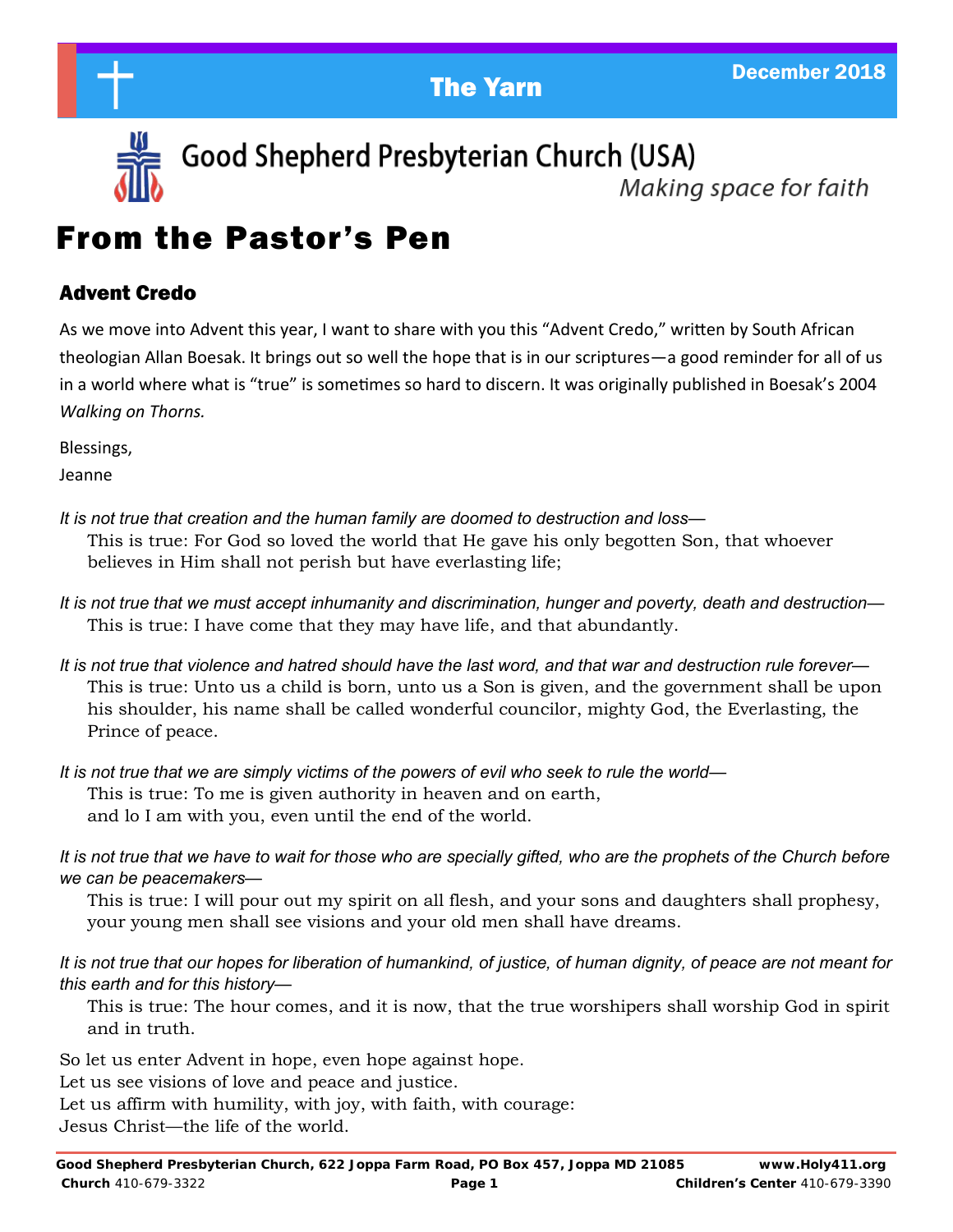### Session Highlights—November 2018

Session is purchasing an automated external defibrillator (**AED**). The Personnel Committee is currently determine who should be trained to use the AED.

A sanctuary safety task force was formed to develop policies for safety within the building. In the near future, session will inform the congregation of any changes to current building operations.

### Prayer List

Philip Pugh, The Family of Wayne Weich, Diana Ciccotelli, Rodger & Vyona Bultena, Ed Matthai, Suzy Phillips, Dr. Whiteford, Haley H, William Webster, Cortney & Michael, Diane Petty, Jim & Hazel Morgan, Tim Villa's Mom, Alan Watson Jr, Lynda Bates, Steve Rapley, George Zepp, Paige, Dan Schultz, Marion Link, Irma Drucker, Charles Simon, Peggy & Bob Sklar, Dixon Gourley, Trish Breschi, Madison & Jessica Cook, The Kady Howe Family, Fred Mullis, Rob Hale, Vickie Rhoe, Jenny Stowell, Baltimore City Firefighter Shane



## WOMEN'S ASSOCIATION—DECEMBER ACTIVITIES

**December 2018 Activities Dates:**

**Thursday, December 6. 10:00** Decorating the tree and Sanctuary

**Monday, December 10, 6:00-8:30 Women's Annual Christmas Party** (see flyer for details)



**Thursday, December 13 10:00 AM:**

## SCHEDULES

**Ushers: Tellers: Lay Readers: Children's Time:** Dec. 2 Petnic, Workman Bohns, Kent Young Bohns Dec. 9 Tich, McKemy, Morgan Starke, Webster PreVatte Starke Dec. 16 Douglas, Webster, Starke Pfoutz, Wagener Cantata Burns Dec. 23 Maas, Wronowski PreVatte, Workman Baranowski Barr Dec. 24 V. Maas V. Maas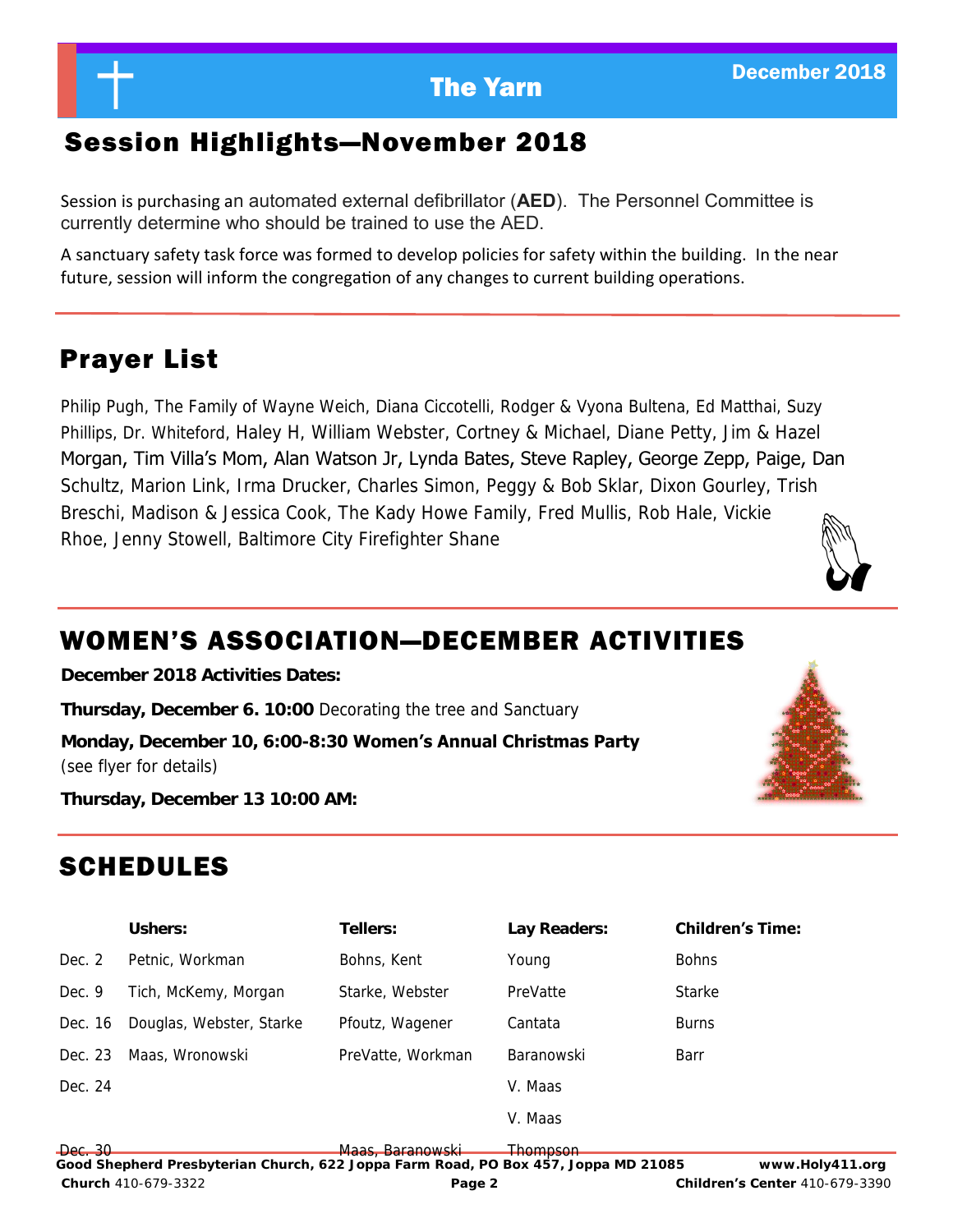

## DEACONS



This year, if your budget allows, we are also collecting for **Warm Hands, Warm Hearts**. Hats, scarves and or gloves will be given to elementary, middle, and high school children during the winter months. We will be collecting until December 16.

**FOOD PANTRY SUNDAY** As always, the 1st Sunday of the month we collect items for the food pantry. See Wayne and Joan Douglas, or Dorothy to determine what needs restocking.

Turn in your Redner's receipts!!

**Merry Christmas**

### Cantata December 16



The choir would like to invite you to a special worship service at Good Shepherd Presbyterian on December 16, when we will present our cantata, "The Glory of Christmas." We have once again combined with Cowenton and Piney Grove churches for this year's musical. We will also present the cantata on December 9, 2018 at 1:00 pm at Piney Grove United Methodist Church. 201 Bowleys Quarters Road, Baltimore 21220

### Thanksgiving Turkey Dinner Program

Thank you to all who donated food and helped with our Thanksgiving Dinner Program it was a huge success. Thanks you.

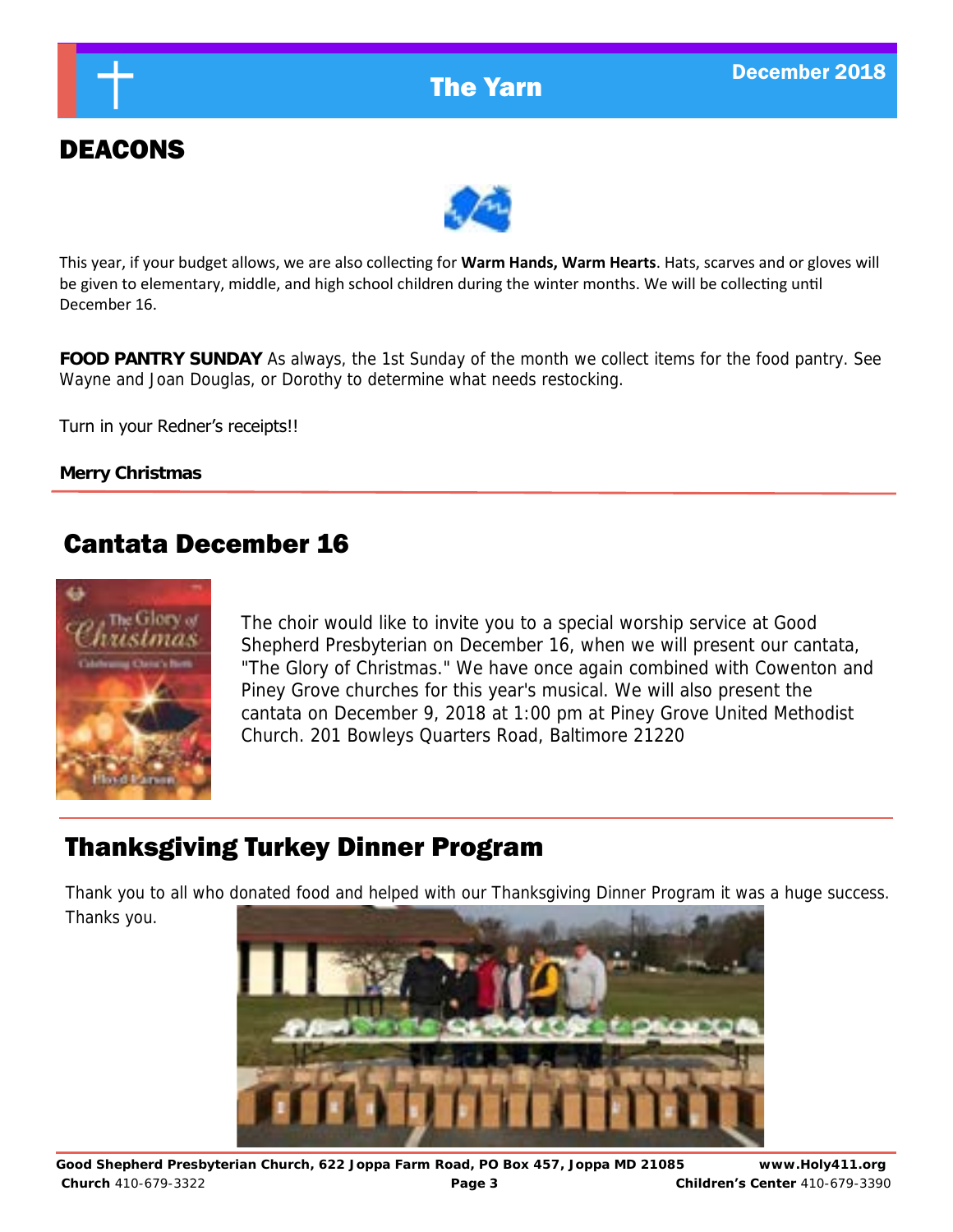| ı                                                    |
|------------------------------------------------------|
| $\overline{\phantom{a}}$<br>$\overline{\phantom{a}}$ |
|                                                      |
|                                                      |
|                                                      |
|                                                      |
| $\overline{\phantom{a}}$                             |
| $\overline{\mathcal{L}}$                             |

 $\frac{\bullet}{\bullet}$ 

| Sunday, 2     | Adult Sunday School 9:30            |
|---------------|-------------------------------------|
|               | Worship 11:00                       |
|               | Coffee 12:00<br>Tree & Garland 2:00 |
| Wednesday, 5  | Deacons 6:30                        |
|               | Choir 7:30                          |
| Thursday, 6   | Ladies Decorate Tree 10:00          |
| Sunday, 9     | Adult Sunday School 9:30            |
|               | Worship 11:00                       |
|               | Coffee 12:00                        |
| Monday, 10    | Ladies Christmas Party 6:00-8:30    |
| Wednesday, 12 | Shepherd's Kids 5:30-7:30           |
|               | Choir 7:30                          |
| Thursday, 13  | Bible Study 10:00                   |
|               | Session 7:00                        |
| Sunday, 16    | Adult Sunday School 9:30            |
|               | Cantata Sunday 11:00                |
|               | Coffee 12:00                        |
| Wednesday, 19 | Shepherd's Kids 5:30-7:00           |
|               | Choir 7:30                          |
| Friday, 21    | Service of the Longest Night 7:00   |
| Sunday, 23    | Adult Sunday School 9:30            |
|               | Worship 11:00                       |
|               | Coffee 12:00                        |
| Monday, 24    | Christmas Eve                       |
|               | Family Service 4:00                 |

## GSPC WOMEN'S CIRCLE BIBLE STUDY



**Thursday, December 13, 2018**

**10:00– 12:00 Upper Room**

### **GOD'S PROMISE: I AM WITH YOU**

**BIBLE STUDY-LESSON 4** – GOD WITH US WHEN WE SEEK GOD

**SCRIPTURE:** 1 Chronicles 28:1-21; 1 Kings 11:1-13; 29-39

**KEY IDEA:** God summons God's people and especially God's leaders, to walk in God's ways and to seek God.

**WHAT ABOUT HER? Naomi (Cindy) and Ruth (Winsome)**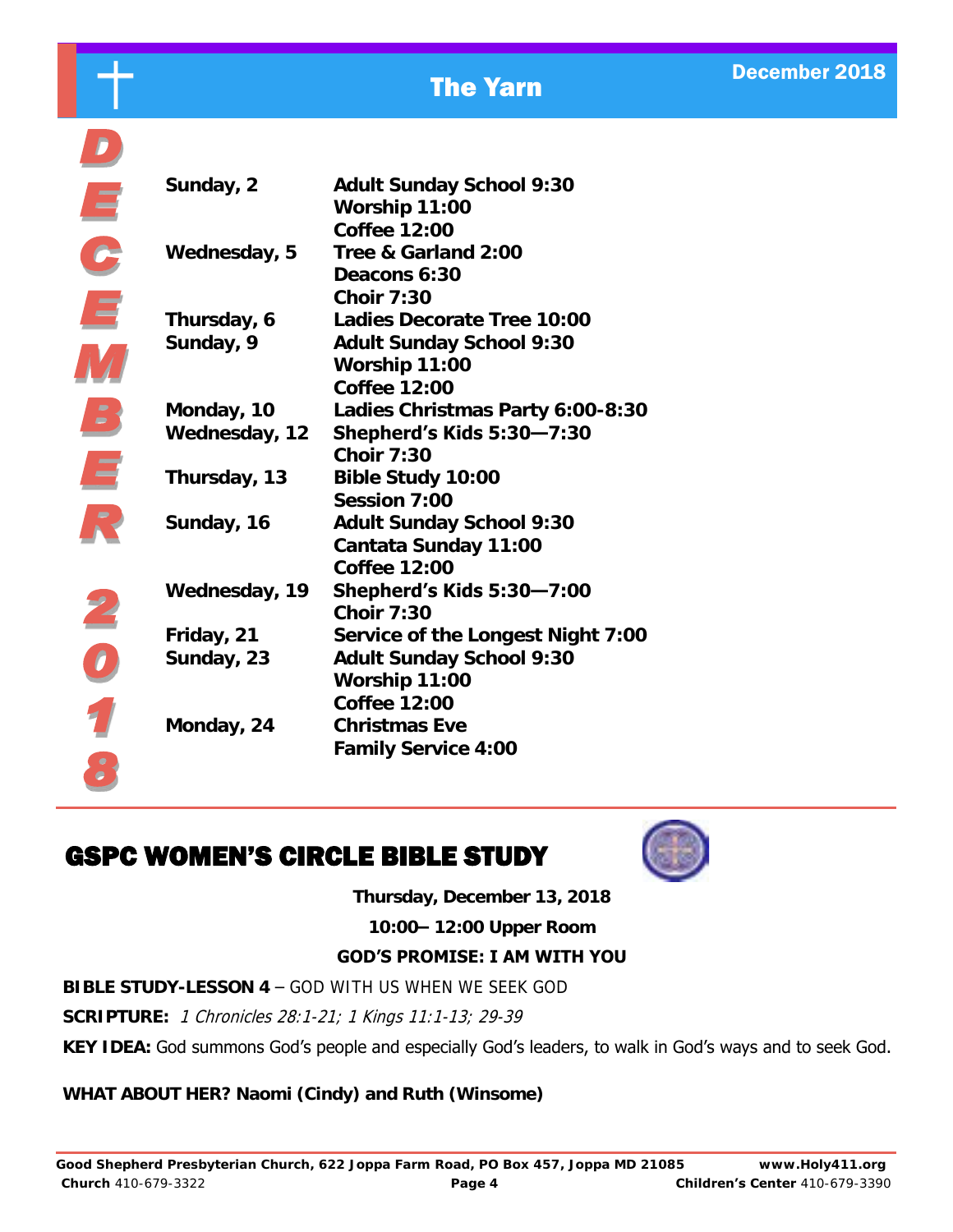# **The Yarn December 2018**

### SHEPHERD'S KIDS



We look forward to seeing our Shepherd's Kids in December. It is always such a fun month with Christmas just around the corner. We will meet on December 12th and 19th. Ms. Jeanette will have a wonderful meal ready and we will have  $\Box$  and  $\Box$  and  $\Box$  and  $\Box$  are great stories and  $\Box$  are great stories and  $\Box$ 

of Jesus.



### Happy & Happy

### **HAPPY ANNIVERSARY**

**December 18, 1960 Elaine and Jerry Tich December 19, 2004 Edith and David Burns December 21, 2013 Valerie & Barry Davis 8 Eleanor Williams 10 Elaine Tich 11 Lou Cosner 13 Jim Petnic**



### **HAPPY BIRTHDAY**

**8 Eleanor Williams 10 Elaine Tich 11 Lou Cosner 13 Jim Petnic 14 Carl Phillips 15 Gert Bruno 16 Ellie Pfoutz 18 Wayne Douglas 20 Nancy Byrne 24 Jerry Tich 30 Christene Bohns**